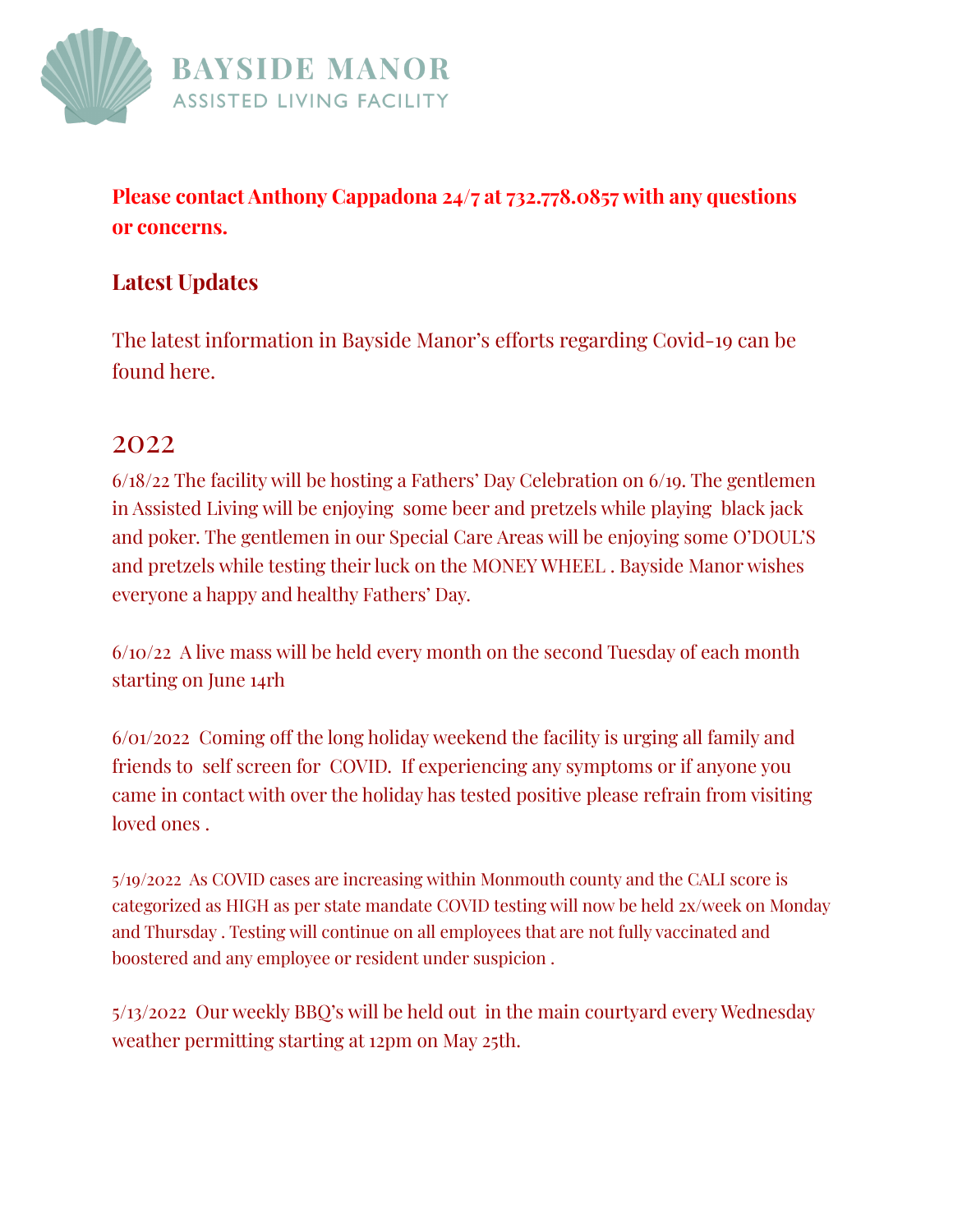

 $5/4/2022$  The facility will be hosting " MOM-OSA" Socials in honor of Mothers Day.

Special Care residents celebration will be held on  $5/6/22$  @ 1:30p and Assisted Living residents celebration will be held on 5/8/22 @ 10:30a. The facility would like to wish all of our residents and families a Happy and healthy Mothers Day .

4/29/2022 As of April 22nd the facility is officially out of outbreak mode and we look forward to extending dining and activity services.

4/15/2022-Bayside Manor COVID Vaccine Clinic for 1st and 2nd Booster to be held on 4/29/2022.

4/7/2022- As Passover and Easter approaches please be advised that residents may join their families to celebrate outside of the facility without being quarantined upon their return as long as the time spent out of the facility does not exceed 24hrs.

3/31/2022- As the warmer weather approaches the facility is planning to refurbish the outside courtyards with updated furniture and garden flowers for the residents enjoyment.

3/23/2022- We are pleased to be opening our communal dining program for breakfast and lunch effective 3/24/2022.

3/15/2022-Bayside is a pet friendly facility. Please clear all visits with pets through the administration office. Pets must be leashed at all times in the common areas and pet owners must clean up any waste by the pet.

3/08/2022-Residents are permitted to leave the facility for extended periods of time without the need to quarantine as long as the time period does not exceed 24hrs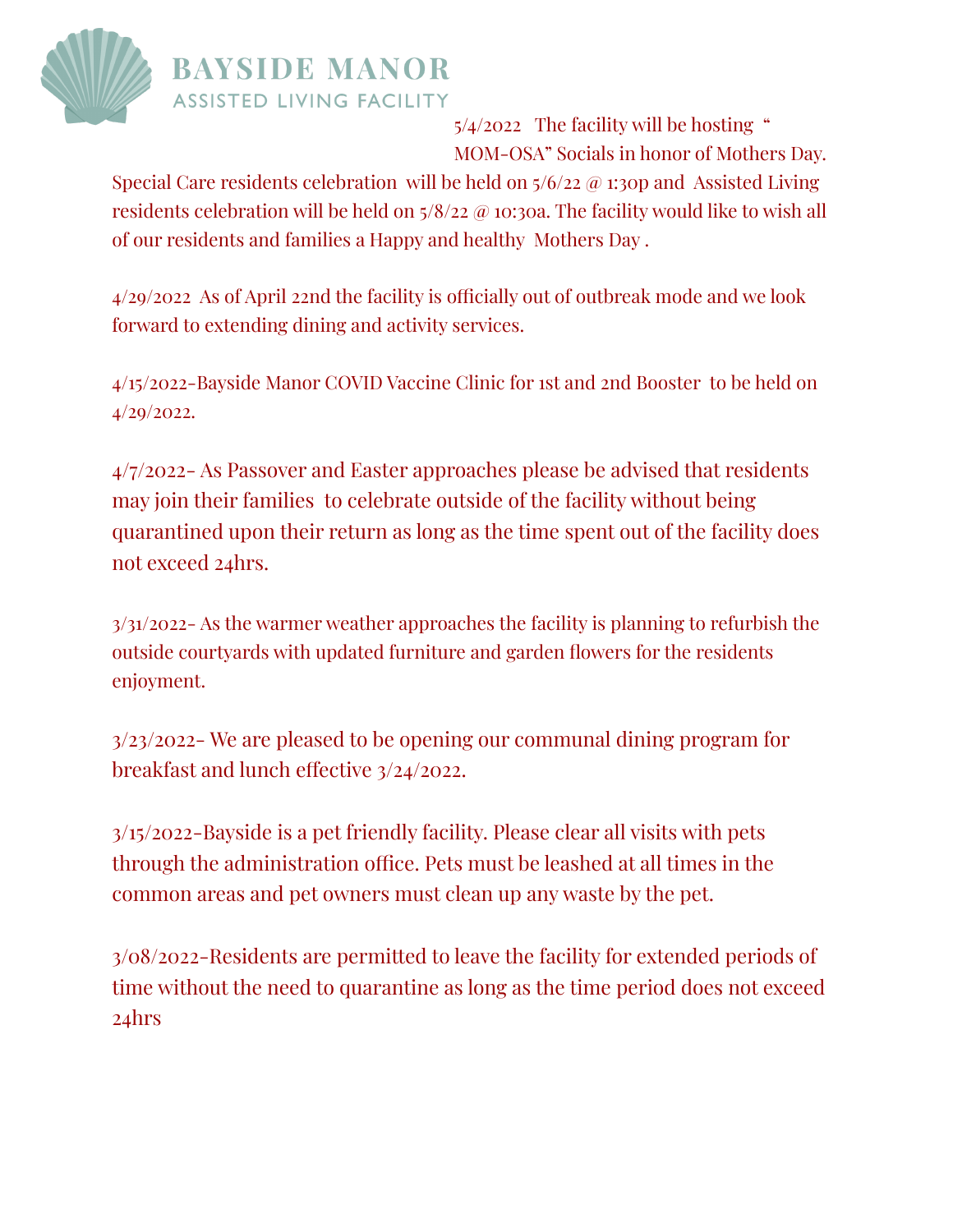

3/01/2022- We are pleased to announce that our outside services are welcome into

the facility. Including beautician services, social work groups, and religious servants.

2/22/22- For the safety of our Residents and the security of the facility, please be advised that the only entrance and exit will be through the main front door off the porch adjacent to Laurel Ave.

2/15/22- We are pleased to announce that since January 24,2022 no residents at Bayside Manor have tested positive for COVID-19

2/8/22 -Activities for all Assisted Living and Special Care Residents will resume daily. Availability will be determined by space for social distancing and each resident will have an equal opportunity to participate.

## **2021**

**April 12th- Happy to announce communal breakfasts to be held daily starting on 4/13**

**April 5th- weekly COVID-19 testing continues on all eligible Residents and Employees. Continuing to enforce all infection control protocols.**

**March 29th - Welcoming in-suite visitation from friends and families**

**March 22nd- Outside courtyards and common areas being prepped for Resident use and outdoor visits**

**March 15th- Inside visitation commences on 3-16-2021. Call main office @ 732-471-1600 to schedule appointment**

**March 8th- Monthly Resident Support Group hosted by licensed social worker will resume as of 4/8/21**